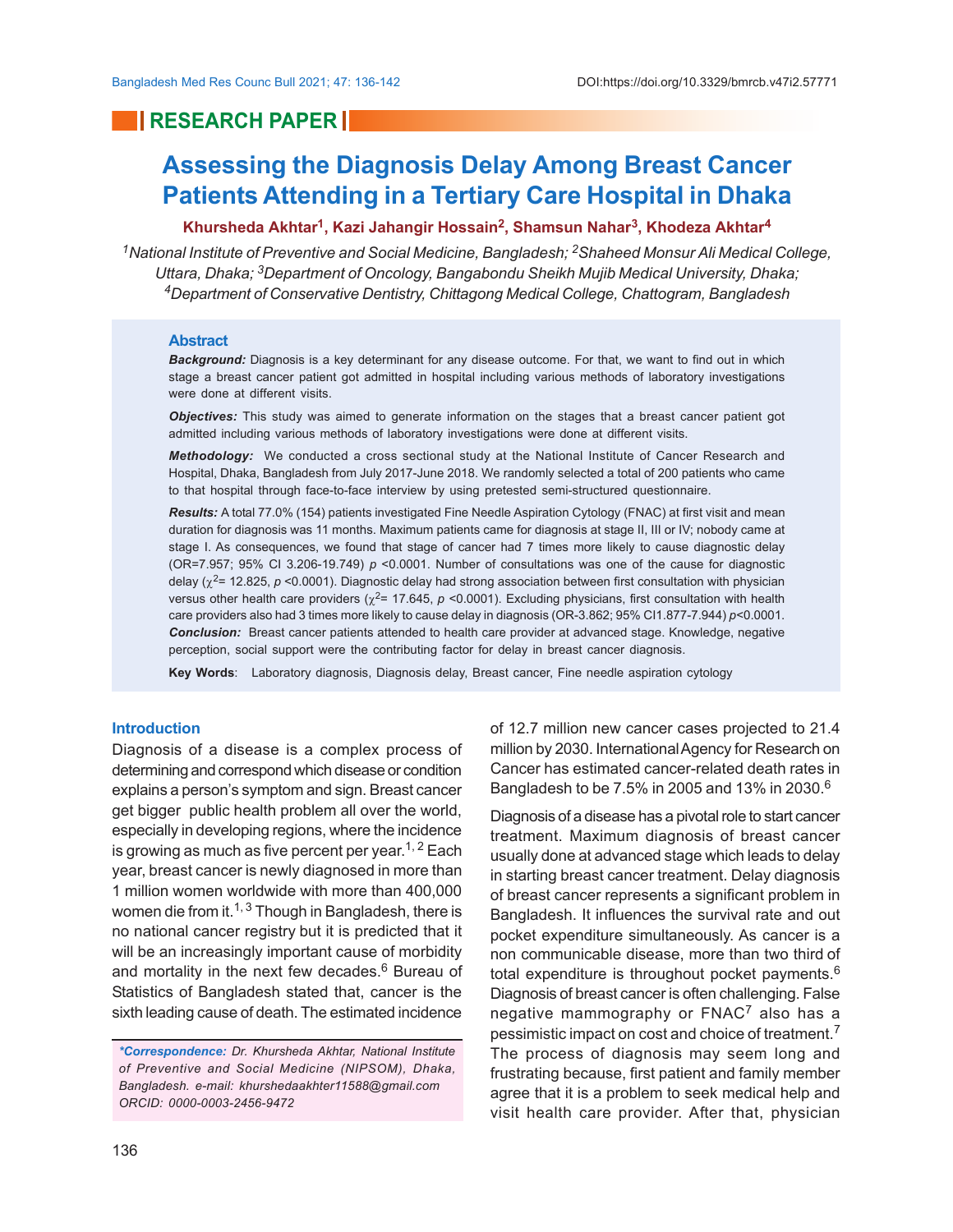correlates with physical finding by clinical examination and laboratory finding. If expected laboratory finding not matched with clinical examination or patient complain, repeated lab investigation is done. In Bangladesh, around one fourth respondents did not know to whom first seek help for breast cancer diagnosis and treatment.<sup>8</sup>

Delayed detection of breast cancer increases the chance of metastases as well mortality and morbidity. Early detection of cancer is important because delay is preventable and earlier treatment can lead to improved survival. To the best of our knowledge, no study has been previously conducted in Bangladesh to assess the diagnostic delay. Limited studies have been conducted in South East Asian.<sup>9-13</sup>

This study was conducted to generate information on the stages that a breast cancer patient got admitted including various methods of laboratory investigations were done at different visits to determine the duration required for breast cancer as well to whom and in which institution they go first, how many visits required and also to find out the factors related to the diagnostic delay.

#### **Materials and Methods**

A cross sectional study was conducted during July 2017-June 2018 with a total of 200 samples which were selected randomly from the National Institute of Cancer Research and Hospital, Dhaka, Bangladesh from the listed patients who attended in the outpatient department of chemotherapy day care centre for treatment after diagnosis of breast cancer. To avoid recall bias newly diagnosed primary carcinoma (breast cancer) patients were selected. Inclusion criteria were diagnosed breast cancer patients irrespective of age, marital status, education, religion and customs, admitted in the hospital and patients of breast cancer who was provided informed written consent. Patients with mental disability; seriously ill recurrence of breast cancer, treatment failure with metastasis; hearing impairment; and patients who were not provided informed written consent were excluded from the study. Patients were randomly approached and perspectives of the study were explained to the respondents and all eligible patients signed the consent forms before a face to face interview was conducted. Though sample size was calculated as  $384$  (p=49.1%<sup>14</sup>, z=1.96, d=0.05) but based on the exclusion criteria, in total 200 patients (52%) completed the interview. The reasons for non completion included the patients being too tired, having poor physical health, lack of interest. Each breast cancer patient was given chemotherapy at 21 days cycle. Daily approximately 7 breast cancer

patients came for chemotherapy from different parts of the country. The interview was taken to 40 - 45 minutes in length. Ethical Clearance was obtained from Institutional Review Board (IRB) of NIPSOM (NIPSOM/IRB/2016/18) and written permission was obtained from hospital authority before taking interviews (NICRH/Ethics/2016/204-5). Written informed consent was obtained from all patients who participated in this study in a predesigned consent form. The questionnaire included questions focusing on patient's socio demographic, current treatment status, factor related to diagnostic delay, medical help seeking for diagnosis and treatment. Clinical information such as stage of disease, type of surgical management etc were obtained from medical records. Questionnaire was prepared by reviewing literatures of qualitative study which was done in South East Asian Region and from various models. 9-13, 15, 16

#### *Statistical analysis*

Statistical analyses of the data were performed using the Statistical Package for the Social Sciences (SPSS) for Windows, version 23.0 (SPSS Inc.; Chicago, IL, USA). Descriptive statistics like frequency distribution, mean, median, mode, range, standard deviation etc. were calculated by SPSS programme. Association was seen between diagnostic time and other variables by Pearson's Chi-square  $(\chi 2)$  2x2 table at *p*<0.05 level of significance. To control confounder logistic regression was done.

#### **Results**

Out of 200 respondents, maximum patients 77(38.5%) were in 36-45 age group and their mean age was 42 years with mean family income was around BDT 9000 (just over 100\$). A total 154 (77 %) patients did FNAC for the first visit. FNAC was ahead one time done by 133 (66.5 %) respondents, two times was done by 56 (28%) and three times by only 6 (3%) respondents. Maximum were diagnosed in at stage III 130 (65.5%) and stage IV 32 (16.0%), only 38 (19%) respondents were in stage II (table-1). Of the total 200 patients, 71 (30.5%) patients time to diagnosis was for 1-6 months. Mean time to diagnosis was 11 months. Maximum diagnosis of breast cancer 140 (70%) was done at private hospital, 43 (21.5%) were diagnosed at public hospital (Medical College and District hospital) and only 17 (8.5%) at cancer hospital (table-I). Maximum respondents 95 (47.5%)  $1<sup>st</sup>$  sought help from the homeopathy, 67(33.5%) respondents sought help to past graduate doctor, only 38 (19.0%) respondents consulted to MBBS physician In total, 65 (32.5%) patients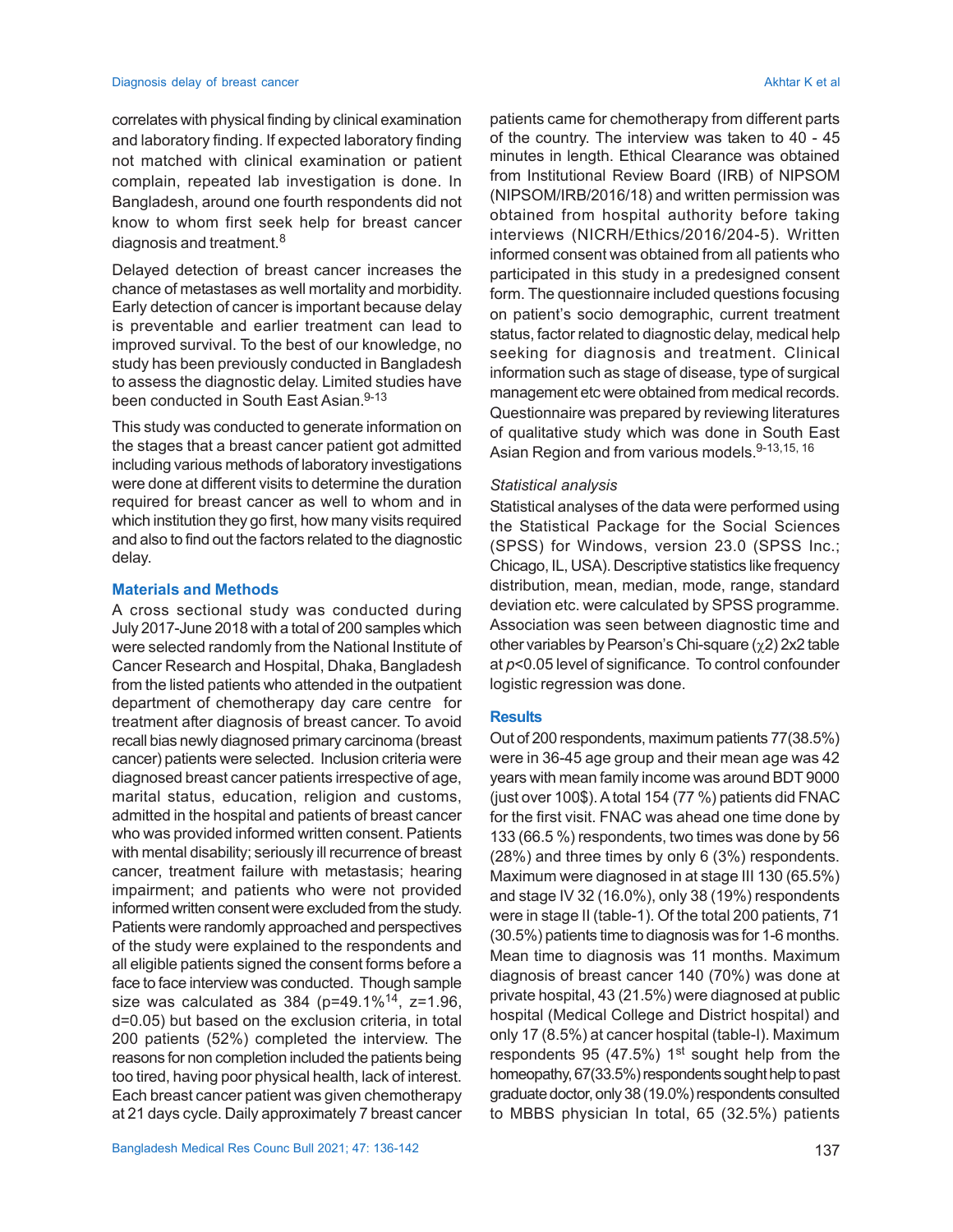diagnosed as breast cancer in 1<sup>st</sup> visit. Maximum 96  $(48.0\%)$  patients were diagnosed in  $2<sup>nd</sup>$  visit.

After clinical examination one to six visits was required for laboratory diagnosis to confirm breast cancer. FNAC was done individually or along with ultra sonogram. A total of 52 (26.0%), 49 (24.5%), 20 (10%) patients were done both ultrasonogram and FNAC at 1<sup>st</sup>, 2nd and 3<sup>rd</sup> visit respectively beside this 43 (21.5%), 48 (24.0%), 18 (9.0%) patients was done biopsy at 2<sup>nd</sup>, 3<sup>rd</sup> and 4<sup>th</sup> visit respectively. As

| Table I: Socio-demographic and other variables of breast cancer patients (n=200) |  |  |
|----------------------------------------------------------------------------------|--|--|
|----------------------------------------------------------------------------------|--|--|

| Variables                                               | Number (Percentage) |
|---------------------------------------------------------|---------------------|
| Age during first detection of symptom                   |                     |
| 26-35                                                   | 56 (28.0)           |
| 36-45                                                   | 77(38.5)            |
| Above 45                                                | 67(33.5)            |
| Mean ±SD;42±9                                           |                     |
| Average monthly family income* (in taka)                |                     |
| 1000-5000                                               | 80(40.0)            |
| 6000-10000                                              | 84(42.0)            |
| >10000 taka                                             | 36(18.0)            |
| Mean family income in taka 8937±880                     |                     |
| *100\$=8000 taka(approximately)                         |                     |
| Fine-Needle Aspiration Cytology (FNAC) on first visit   |                     |
| Yes                                                     | 154(77.0)           |
| <b>No</b>                                               | 41(20.5)            |
| Never done                                              | 5(2.5)              |
| Frequency of Fine-Needle Aspiration Cytology            |                     |
| (FNAC) for breast cancer diagnosis                      |                     |
| One time                                                | 133(66.5)           |
| Two times                                               | 56(28.0)            |
| Three time                                              | 6(3.0)              |
| Never done                                              | 5(2.5)              |
| Time to breast cancer diagnosis (in months)             |                     |
| $1-6$                                                   | 71(30.5)            |
| $7 - 12$                                                | 60(30.0)            |
| More than 12 months                                     | 69(34.5)            |
| Minimum=1, Maximum=48, Mean±SD; 11±8.6                  |                     |
| First diagnostic institution                            |                     |
| Private Hospital                                        | 140(70.0)           |
| Public Hospital (Medical College and District Hospital) | 43(21.5)            |
| <b>Cancer Hospital</b>                                  | 17(8.5)             |
| Stage of breast cancer                                  |                     |
| Stage I                                                 | 0(0.0)              |
| Stage II                                                | 38(19.0)            |
| Stage III                                               | 130(65.0)           |
| Stage IV                                                | 32(16.0)            |
| First contact with health care providers for diagnosis  |                     |
| Homeopathy                                              | 95(47.5)            |
| Post graduate physician                                 | 67(33.5)            |
| MBBS* physician                                         | 38(19.0)            |
| Number of consultation(s) for breast cancer diagnosis   |                     |
| <b>First visit</b>                                      | 65(32.5)            |
| Second visit                                            | 96(48.0)            |
| Third visit                                             | 30(15.0)            |
| Fourth visit and Fifth visit                            | 13(6.5)             |
| <b>Total</b>                                            | 200(100)            |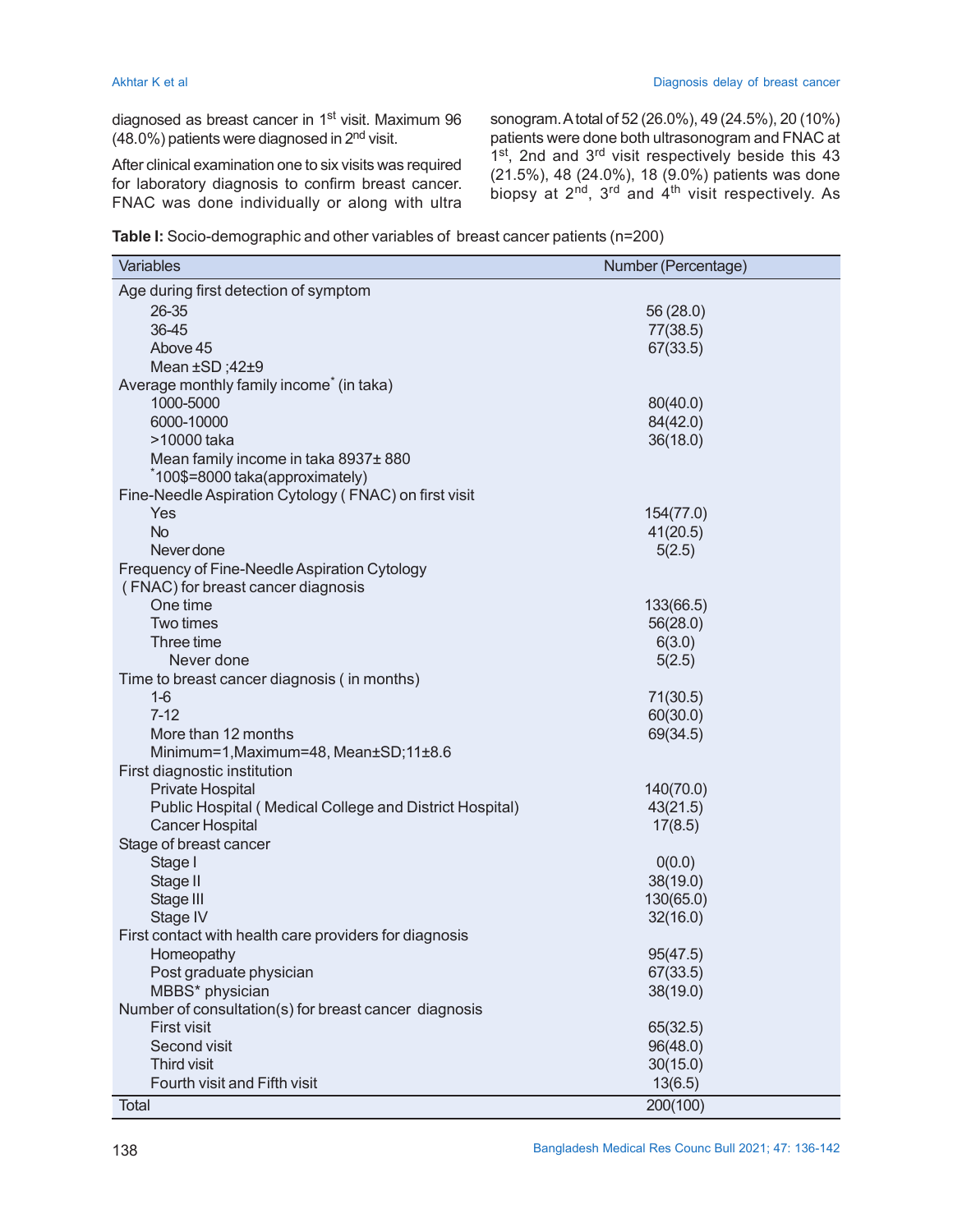diagnostic purpose very few patients 7 (3.5%) had done mammography at early three visits. Maximum patients ultimately confirmed by histopathology at 3<sup>rd</sup>, 4<sup>th</sup> and 5<sup>th</sup> visits along with bone scan (figure 1).

Association of time to diagnosis with present treatment of the respondents was analyzed using Pearson's Chi-square ( $\chi^2$ ) method and summarized in table II. Results showed that time to diagnosis had significant association with the caner stage (*p*<0



**Figure 1:** Laboratory investigations were done at different visits for diagnosis breast cancer





.0001), 1st contact with health care service provider (*p*<0 .0001) and 1st diagnostic institution (*p*=.059), number of consultations for diagnosis (*p*<0 .0001) (table II).

In order to prediction of the effects of independent variable on time to diagnosis, logistic regression was used. Thought all logistic regression analysis odds ratio greater than 1.00 (OR>1.00) indicated increased likelihood of diagnostic delay. Conversely, odds ratio less than 1.00 (OR<1.00) indicated decreased likelihood of diagnostic delay.

The logistic regression was performed to see the diagnostic delay with presentation of patients during diagnosis (table III). Stage of cancer was 7 times more likely to cause diagnostic delay (OR=19.749; 95% CI

**Table II:** Association of time to diagnosis with present treatment of the respondents (n=200)

| <b>Variables</b>                                                    | Time to diagnosis | Comment        |             |
|---------------------------------------------------------------------|-------------------|----------------|-------------|
|                                                                     | Within 6          | More than 6    | $\chi^2$ ,  |
|                                                                     | months $n$ (%)    | months $n$ (%) | $df=1$      |
| Cancer stage                                                        |                   |                |             |
| Early stage                                                         | 27 (73.5%)        | 11 (26.5%)     | 28,00       |
| Late stage                                                          | 42(26.5%)         | 120(73.5%)     | p<0.0001    |
| 1 <sup>st</sup> Health care service provider for clinical diagnosis |                   |                |             |
| Physicians                                                          | 50 (73.9%)        | 55 (42.7%)     | 18.00       |
| Other than physicians                                               | 20 (26.1%)        | 75 (57.3%)     | p<0.0001    |
| 1 <sup>st</sup> diagnostic center                                   |                   |                |             |
| Private                                                             | 50(81.2%)         | 90(68.7%)      | 3.50        |
| Public                                                              | 15 (18.8%)        | 45 (31.3%)     | $p = 0.059$ |
| Number of consultations for diagnosis                               |                   |                |             |
| 1 <sup>st</sup> visit                                               | 34 (52.4%)        | 31 (47.6%)     | 13.00       |
| Other than 1 <sup>st</sup> visit                                    | 35(26.3%)         | 100 (73.7%)    | p<0.0001    |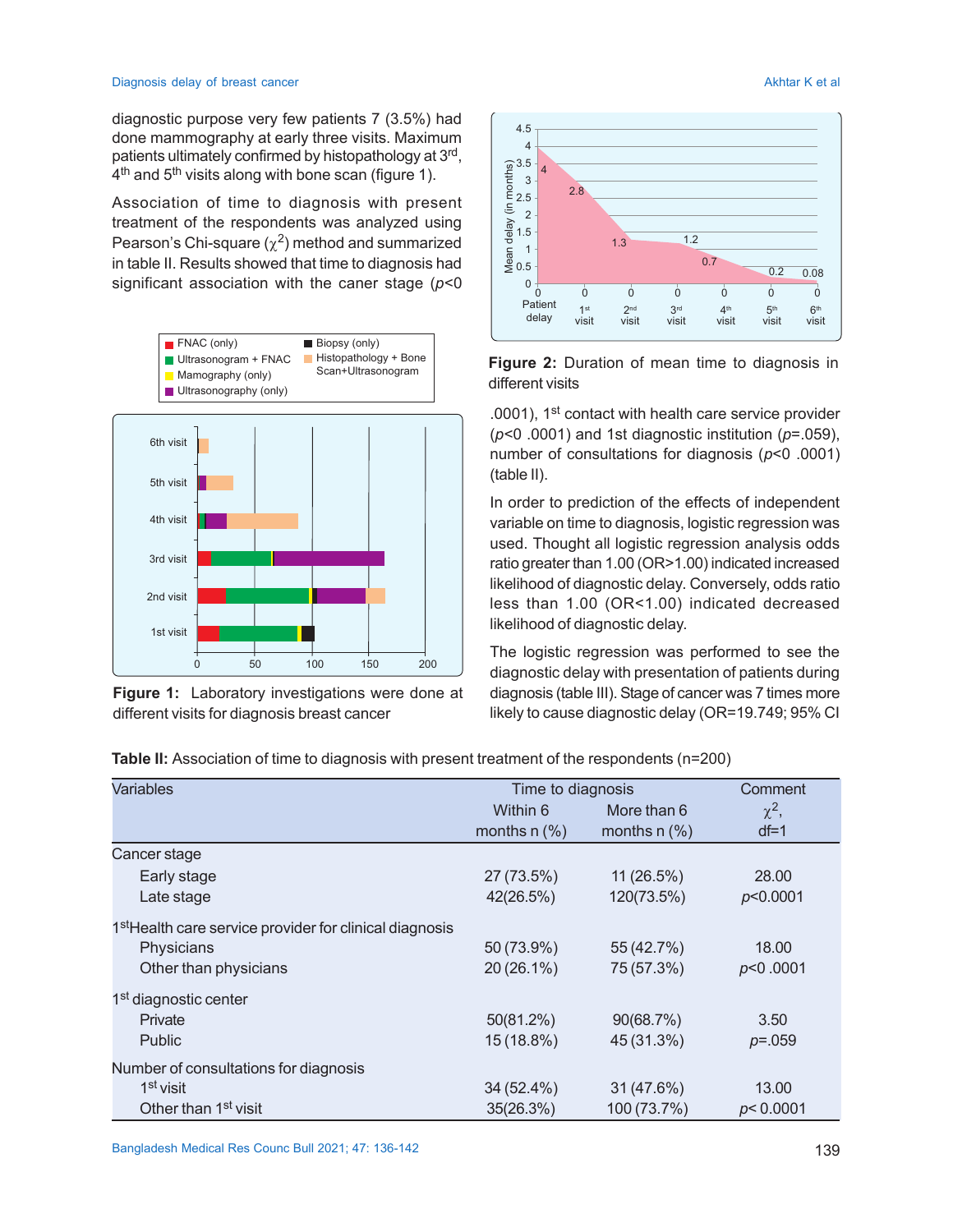| Factors influences the                              |                                                          | <b>OR</b>                | 95%CI for OR |        | p value |  |
|-----------------------------------------------------|----------------------------------------------------------|--------------------------|--------------|--------|---------|--|
| laboratory diagnosis                                |                                                          |                          |              |        |         |  |
| Stage of cancer                                     | Stage   & II<br>Stage III & IV                           | Reference group<br>7.957 | 3.206        | 19.749 | 0.000   |  |
| First health care provider                          | Physician<br>Other than Physician                        | Reference group<br>3.862 | 1.877        | 7.944  | 0.000   |  |
| Diagnostic institution                              | Private<br>Public hospital                               | Reference group<br>0.552 | 0.243        | 1.250  | 0.154   |  |
| Number of Fine-Needle<br><b>Aspiration Cytology</b> | One time<br>More than one time                           | Reference group<br>1.829 | 0.867        | 3.860  | 0.113   |  |
| Number of diagnostic visit                          | 1 <sup>st</sup> visit<br>More than 1 <sup>st</sup> visit | Reference group<br>0.426 | 0.188        | 0.965  | 0.041   |  |

**Table III:** Relationship between influencing factors and time to diagnosis (n=200)

3.206-19.749) *p* <0.0001. First consultation with health care provider had 3 times more likely cause delay in breast cancer diagnosis. Diagnostic visits was less likely to cause delay (OR=0.426; 95% CI 0.188-0.965) *p*=0.041.

#### **Discussion**

Diagnosing breast cancer usually begins when a lump is found in breast or a screening mammography suggests a problem with the breast, but in developing country ultrasonography is one of a choice.17 Shieh SH found that women who received an MRI examination on first visit also had the disease diagnosed much earlier compared with those without the test (8.4 vs. 28.9 days; *p* < 0.001).18 But in this study, a total of 154 (77.0%) patients did Fine-Needle Aspiration Cytology (FNAC) as a first choice for diagnosis. Ultra sonogram was the second choice one. Goodson WH found that Fine-Needle Aspiration is the least invasive way to obtain tissue, but due to untrained physician, one percent women undergo delay .19 In this study, it was showed that FNAC was not always accurate for that, one fourth of the patients repeated FNAC for 2-3 times. Delay was associated with a benign mammography report (relative risk, 10.8; 95% confidence interval, 5.1-22.8), a woman finding her own mass (relative risk, 3.3; 95% confidence interval, 1.8-6.2), and current hormone replacement therapy (relative risk, 3.1; 95% confidence interval, 1.2-8.5).19 In this study, diagnostic delay was associated with the cancer stage and type of 1st diagnostic centre (*p*=.059), number of consultation for diagnosis (*p*<0 .0001).

Shieh SH found that number of hospitals visits was also associated with the delay in diagnosis. It took 10 times longer to have the breast cancer diagnosed for women visiting three hospitals compared with women visiting only one hospital (147.4 vs. 14.3 days;  $p < 0.001$ ).<sup>18</sup> As because, patients had already in advanced stage, to reduce system loss and rapid diagnosis as well easy accessibility of health services, three fourth patients attended at private hospital.

Norsa'adah found that the median time to diagnosis was 5.5 months. The frequency of diagnosis delay of more than 3 months was 72.6% and delay of more than 6 months occurred in 45.5% of the cases. The factors associated with diagnosis delay included the use of alternative therapy (odds ratio (OR) 1.77; 95% confidence interval (CI): 1.06, 2.94), breast ulcer (OR 5.71; 95% CI: 1.59, 20.47), palpable axillary lymph nodes (OR 2.19; 95% CI: 1.23, 3.90), falsenegative diagnostic test (OR 5.32; 95% CI: 2.32, 12.21), non-cancer interpretation (OR 1.68; 95% CI: 1.01, 2.78) and negative attitude towards treatment (OR 2.09; 95% CI: 1.15, 3.82).7 Ermiah E also found that the median of diagnosis time was 7.5 months. Only 30.0% of patients were diagnosed within 3 months after symptoms. 14% of patients were diagnosed within 3–6 months and 56% within a period longer than 6 months. A number of factors predicted diagnosis delay: symptoms were not considered serious in 27% of patients. Inappropriate reassurance that the lump was benign was an important reason for prolongation of the diagnosis time. Diagnosis delay was associated with initial breast symptom (s) that did not include a lump (*p* < 0.0001), with women who did not report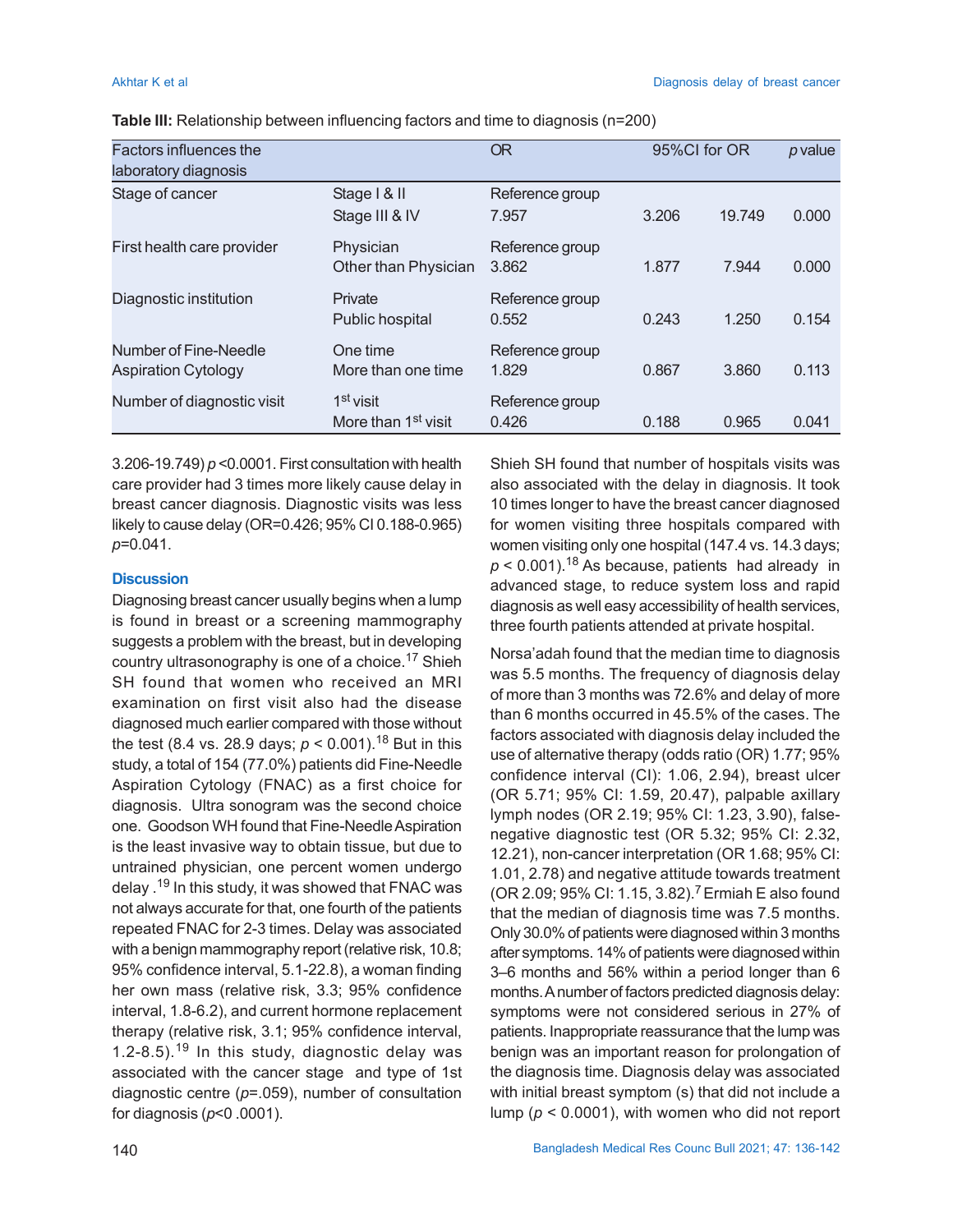monthly self examination (*p* < 0.0001), with old age (*p* = 0.004), with illiteracy (*p* = 0.009), with history of benign fibrocystic disease (*p* = 0.029) and with women who had used oral contraceptive pills longer than 5 years ( $p = 0.043$ ). At the time of diagnosis, the clinical stage distribution was as follows: 9.0% stage I, 25.5% stage II, 54.0% stage III and 11.5% stage IV. Diagnosis delay was associated with bigger tumor size (*p* <0.0001), with positive lymph nodes (N2, N3; *p* < 0.0001), with high incidence of late clinical stages (*p* < 0.0001), and with metastatic disease  $(p < 0.0001).^{20}$ 

In this study, it was to be found that the mean of diagnostic delay was 11 months with influencing factors were, all the respondents 200 (100%) had lack of knowledge on breast cancer, 95%(n=190) had wrong perception, 122 (61.0%) respondents were delayed due to mentally upset, 157 (78.5%) had economic cause to delay in diagnosis, 123 (61.5%) had lack of social support , 148 (74.0%) had poor health care service delivery and utilization and 111 (55.5%) delayed due to received alternative treatment, however transportation factor was not the cause of delay. Abu-Helalah found that patients with diagnosis delay were 49.1%. The main reported reasons for delay in presentation were ignorance of the nature of the problem (65.6%), limited/lack of knowledge that symptoms were suggestive of cancer diagnosis (16.7%), and misdiagnosis (16.7%).  $14$  Toure also found that lack of financial means (36%), cultural habits with first intent traditional treatment (41.1%), misdiagnosis (7.1%) and lack of therapeutic care cause delay in diagnosis.<sup>21</sup>

#### **Conclusion**

Diagnosis of breast cancer usually starts with a lump on breast or axilla. Patient herself or family member wasted time to take decision to whom and where they go first for seeking medical help. After appearing the symptom of breast cancer patients should know where she go and what to do. There should be a proper guideline of investigation for accurate diagnosis of breast cancer. Avoid repeated investigation trained and skilled personnel should be required.

### **Acknowledgement**

Authors acknowledge to Professor Md. Ziaul Islam, Department of Community Medicine, NIPSOM and Professor Md. Mizanur Rahman for their valuable suggestions to conduct this study.

*Conflict of interest:* No conflict of interest *Funding:* None *Ethical approval:* IRB of NIPSOM (NIPSOM/IRB/ 2016/18) *Submitted:* 21 September 2020 *Final revision received:* 22 June 2021 *Accepted:* 30 June 2021 *Published:* 1August 2021

#### **Reference**

- 1 Stewart B, Kleihues PE. World Cancer Report. Lyon, France: IARC Press. 2003
- 2 International Agency for Research on Cancer Working Group on the Evaluation of Cancer-Preventive Strategies. Handbooks of Cancer Prevention, vol. 7, Breast Cancer Screening. Lyon, France: IARC Press. 2002
- 3 FerlayJ, Bray, F, Pisani, P, Parkin, DM. GLOBOCAN 2002. Cancer Incidence, Mortality and Prevalence Worldwide. Version 2.0. Lyon: IARC Pres. 2004
- 4 Rahman, M, Ahsan A, Begum F, Rahman K. Epidemiology, risk factors and Tumor profiles of breast Cancer in Bangladeshi underprivileged women. The Gulf Journal of Oncology. 2015; 17:34-42.
- 5 Story HL, Love RR, Salim R, Roberto AJ, Krieger JL, Ginsburg OM. Improving Outcomes from Breast Cancer in a Low-Income Country: Lessons from Bangladesh. International Journal of Breast Cancer,2012, Article ID 423562, 9pages. DOI:10.1155/2012/423562
- 6 Hussain SA, Sullivan R. Review Article: Cancer Trends in Asia Cancer Control in Bangladesh. Jpn J Clin Oncol. 2013; 43:1159–1169. DOI:10.1093/jjco/hyt140
- 7 Norsa'adah B, Rampal KG , Rahmah MA , Naing NN, Biswal BM. Diagnosis delay of breast cancer and its associated factors in Malaysian women. BMC Cancer. 2011; 11:141. Available from: http://www.biomedcentral.com/1471-2407/ 11/141
- 8. Akhtar K, Akhtar K, Rahman M, Use of alternative Medicine is Delaying Health –Seeking Behavior By Bangladeshi Breast Cancer Patients*.* Eur J Breast Health 2018;14:166-172 DOI:10.5152/ejbh.2018.3929
- 9 Burgess C, Hunter MS, Ramirez AJ. A qualitative study of delay among women reporting symptoms of breast cancer*,* Br J Gen Pract, 2001; 51:967-71.
- 10 Bourdeanu L, Luu T, Baker N, Swain-Cabriales S, Chung CT, Mortimer J, Hurria A, Helton S, Smith D, Ferrell B, Juarez G, Somlo G. Barriers to Treatment in Patients With Locally Advanced Breast Cancer J Natl Compr Canc Netw. 2013; 11: 1193–98.
- 11 Adah BN, Rahmah MA, Rampal KG, Knight A. Understanding Barriers to Malaysian Women with Breast Cancer Seeking Help. Asian Pacific J Cancer Prev. 2012; 13: 3723-30.
- 12 Karbani G, Lim JNW , Hewison J, Atkin K, Horgan K, Lansdown M, Chu CE . Culture, Attitude and Knowledge